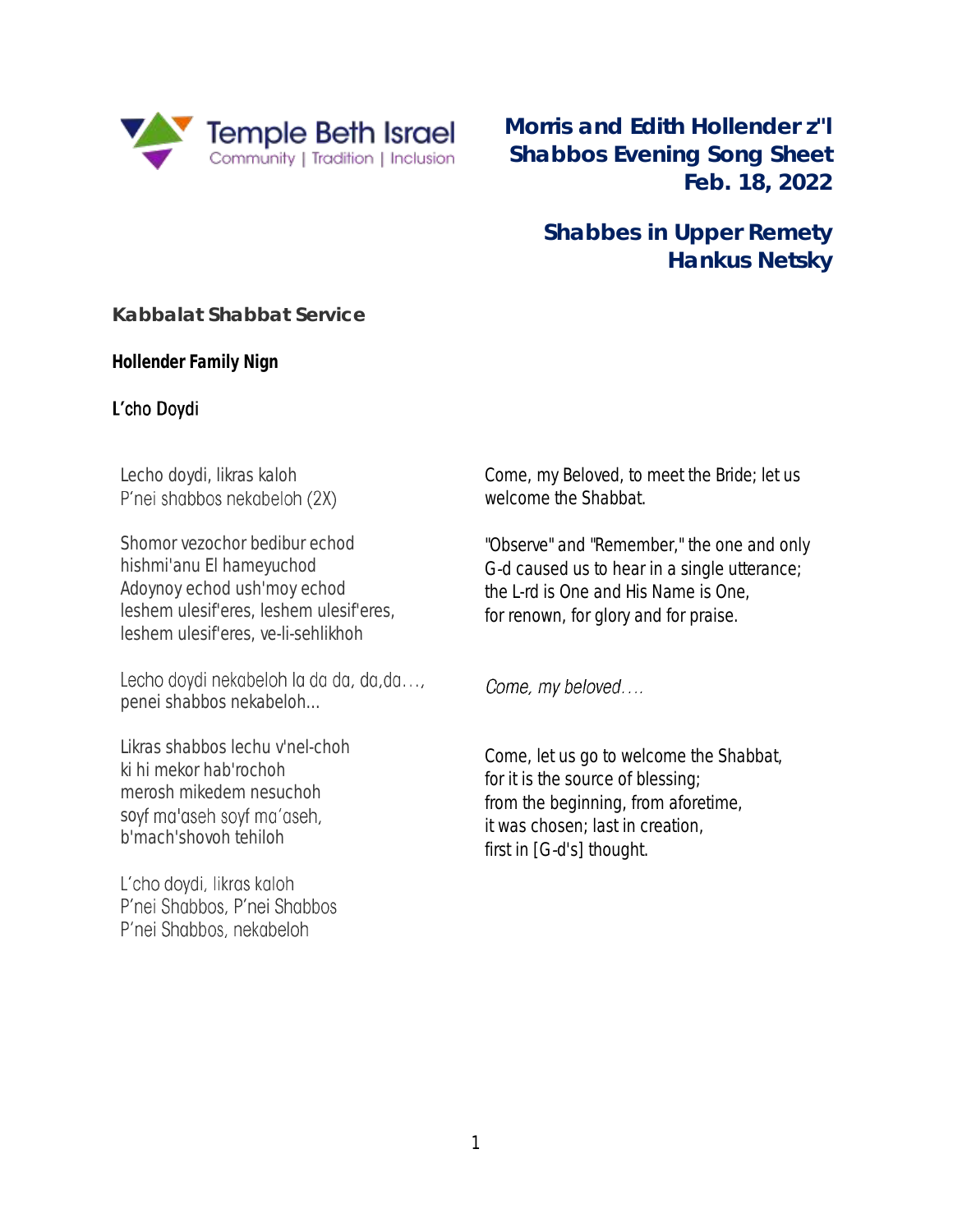(Second Version) Lo sevoshi, ve'lo sikal'mi mah tish-to-cha-chi umah te-hemi, mah tish-to-cha-chi umah te-hemi, bokh yechesu ani-ei ami, venivnesoh ho-ir al tiloh. venivnesoh ho-ir al tiloh.

L'cho doydi, likras kaloh P'nei Shabbos, P'nei Shabbos P'nei Shabbos, nekabeloh

Vehoyu lim'shisoh shoi-soyich, veroh-chaku kol m'val-aich, yosis alayikh Elo-h-aich, kim-sos choson al kalah.

L'cho doydi, likras kaloh P'nei Shabbos, P'nei Shabbos P'nei Shabbos, nekabeloh

Yomin usmol tif'roytzi, ve'es Adoynoy ta-ari-tzi, al yad ish bein partzi, venis-mechoh venogiloh.

L'cho doydi, likras kaloh P'nei Shabbos, P'nei Shabbos P'nei Shabbos, nekabeloh

*Do not be ashamed nor confounded; why are you downcast and why are you agitated? The afflicted of my people will find refuge in you; the city will be rebuilt on its former site.*

*Come, my Beloved...*

*Those who despoil you will be despoiled, and all who would destroy you will be far away. Your G*‑*d will rejoice over you as a bridegroom rejoices over his bride.*

*Come, my Beloved...*

*To the right and to the left you shall spread out, and the L-rd you shall extol. And we shall rejoice and exult, through the man who is a descendant of Peretz.*

*Come, my Beloved...*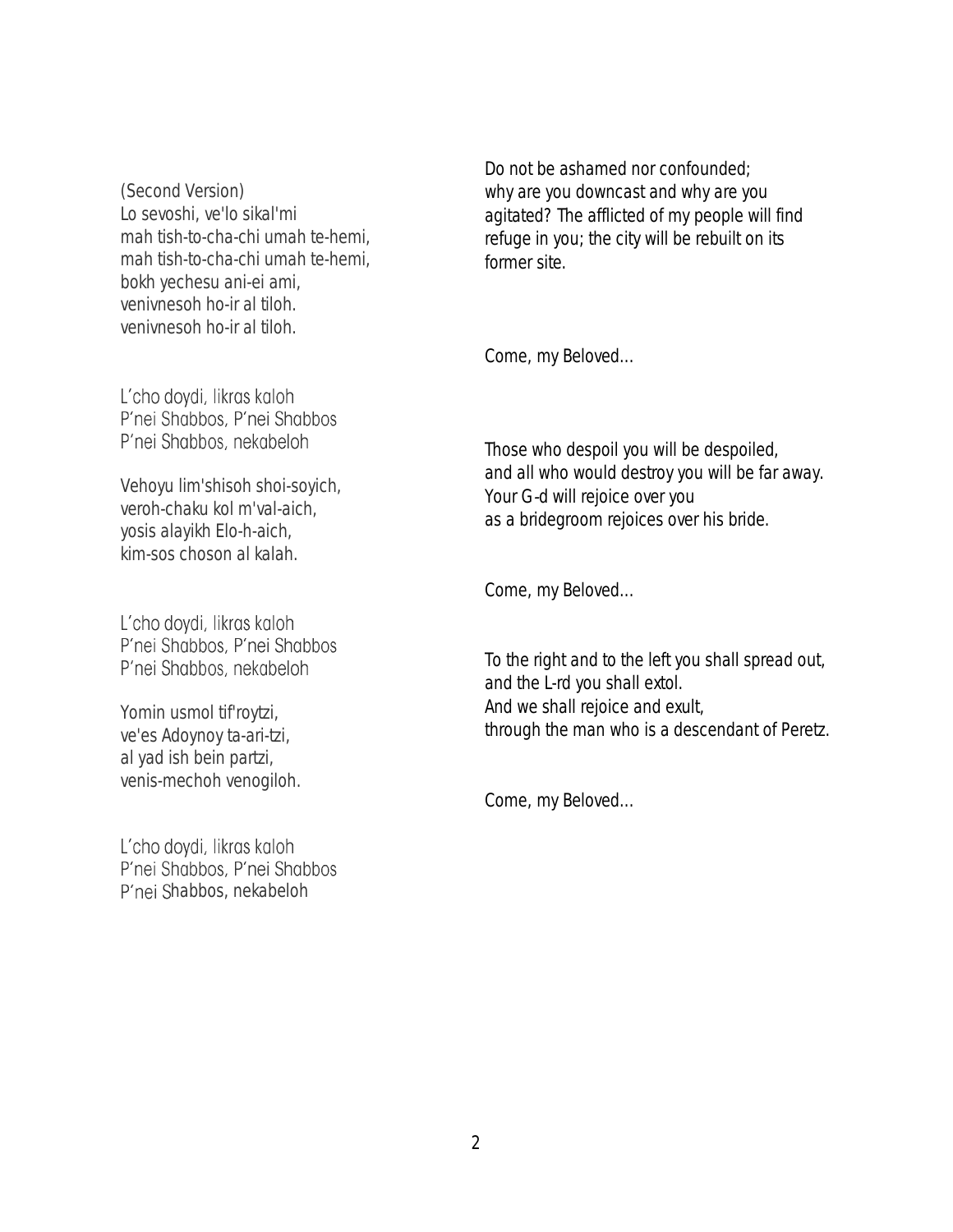## **Friday Night Tish (At the Table)**

1. Hollender Family Nign

2. Yedn Fritik Tsunakht (Shuli Hollender, as sung by Morris Hollender) *Led by Eden MacAdam-Somer*

| Geendikt bashafn di velt                 |
|------------------------------------------|
| Hot Got in dem fritik tsunakhts          |
| Mit aynmol di velt ahergeshtelt          |
| Punkt in dem Fritik tsu nakhts           |
| Gemakht hot er velder                    |
| Un felder a sakh                         |
| Gemakht hot er mentshelekh orem un raykh |
| Gemakht hot er himl un erd un taykh      |
| Punkt in dem fritik tse nakhts,          |

Chorus:

Vayl yedn fritik tsunakhts, *Because every Friday night* Arop mit di tsures, *our troubles are gone* Der tish iz gedekt, *the table is set* Vayl yedn fritik tsunakhts, *Because every Friday night* Mir zitst zikh in di dires, *We sit in our apartments* Un me zingt zikh di zmires, *And we sing zmires* Oy, Yedn fritik tsu nakhts. *Every Friday night*

Shulikl fort zikh arum, *Shuli goes away every week* Un kumt aheym fritik tsu nakhts *And comes home every Friday night* Er iz iberal un umetum *He is all over the place, everywhere* Dos vaybl dos frume zi zetst im tsum tish, *The observant wife seats him at the table*

Punkt in dem fritik tsunakhts *Just in time for Friday night*

Chorus:

Arop mit di tsures, *our troubles are gone* Der tish iz gedekt, *the table is set*

Having finished creating the world God, on Friday night Everything in the world was for once in place He did all of that by Friday night he made woods and lots of fields he made people, rich and poor he made the heavens and earth and rivers Punkt in dem fritik tse nakhts, *Just in time for Friday night*

In di shtub iz ayn khayes un ales shmekt *And the room is lively and everything tastes great*

Un kumt aheym punkt Fritik tsunakhts *And he comes home just in time for Friday night* Un git im dem kidish un derlangt im dem fish, *And gives him the kidish cup and places the fish on the table* Un di shtib iz ayn khayes un ales iz frish *And the room is lively and everything is fresh*

Vayl yedn fritik tsunakhts, *Because every Friday night*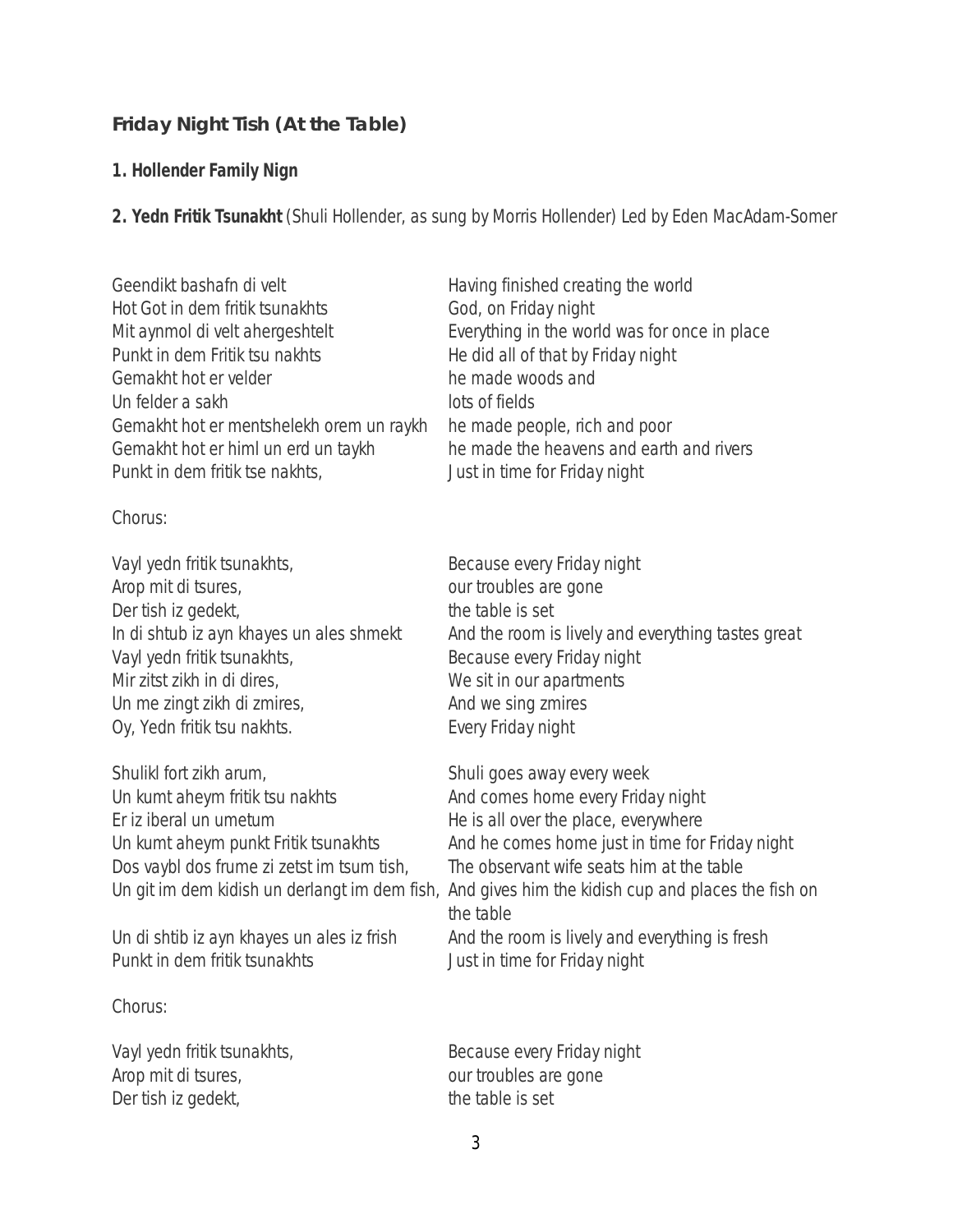Vayl yedn fritik tsunakhts, *Because every Friday night* Me zitst zikh in di dires, *We sit in our apartments* Mir zingt zikh di zmires, *And we sing zmires* Yedn fritik tsu nakhts. *Every Friday night*

In shtub iz a khayes, un ales shmekt *And the room is lively and everything tastes great*

3. Rabbi Shapiro Nigun #2 *Led by Yaron Shragai*

4. Piskhu Li *Led by Jessica Kate Meyer*

Piskhu li sha'arei tsedek, ovo vom ode yoh. Ze hasha'ar ladonoy, tsadikim yovo'u vo.

Odekho ki anisoni, vatehi li lishu'o.

Even mo'asu habonim, hoyso lerosh pino.

Mei'eis adonoy hoyso zos, hi niflos be'eineinu.

Oy, Ze hayom oso adonoy, nogilo venismekho vo.

Ono adonoy hoshio no, ono adonoy hatslikho no. *Open to me the gates of righteousness I will enter them and give thanks This is the gate of our Lord The righteous shall enter it.*

*I praise you for answering me You have become my deliverance.*

*The stone that the builders rejected has become the chief cornerstone.*

*This is the doing of the Lord It is marvelous in our sight.*

*This is the day the Lord has made Let us rejoice in it and be glad.*

*Answer us, o Lord and save us. Answer us Lord, and let us prosper.*

### 5. Rabbi Shapiro Nigun #1 *Led by Franzi Seehausen*

#### 6. Shir Ha Maalos

Az yimaleh tzkhok pinu Ul'shonenu ringh Az yomeru bagoyim Higdil Adonoi laasos im elehHigdil Adonoi La'asos imanu Hayinu s'meykhim.

Shir hamalos, beshuv Adonai *The Lord has done great things for us.* Es shivas tsion hayinu kekholmim *Turn from weeping and sing praises.*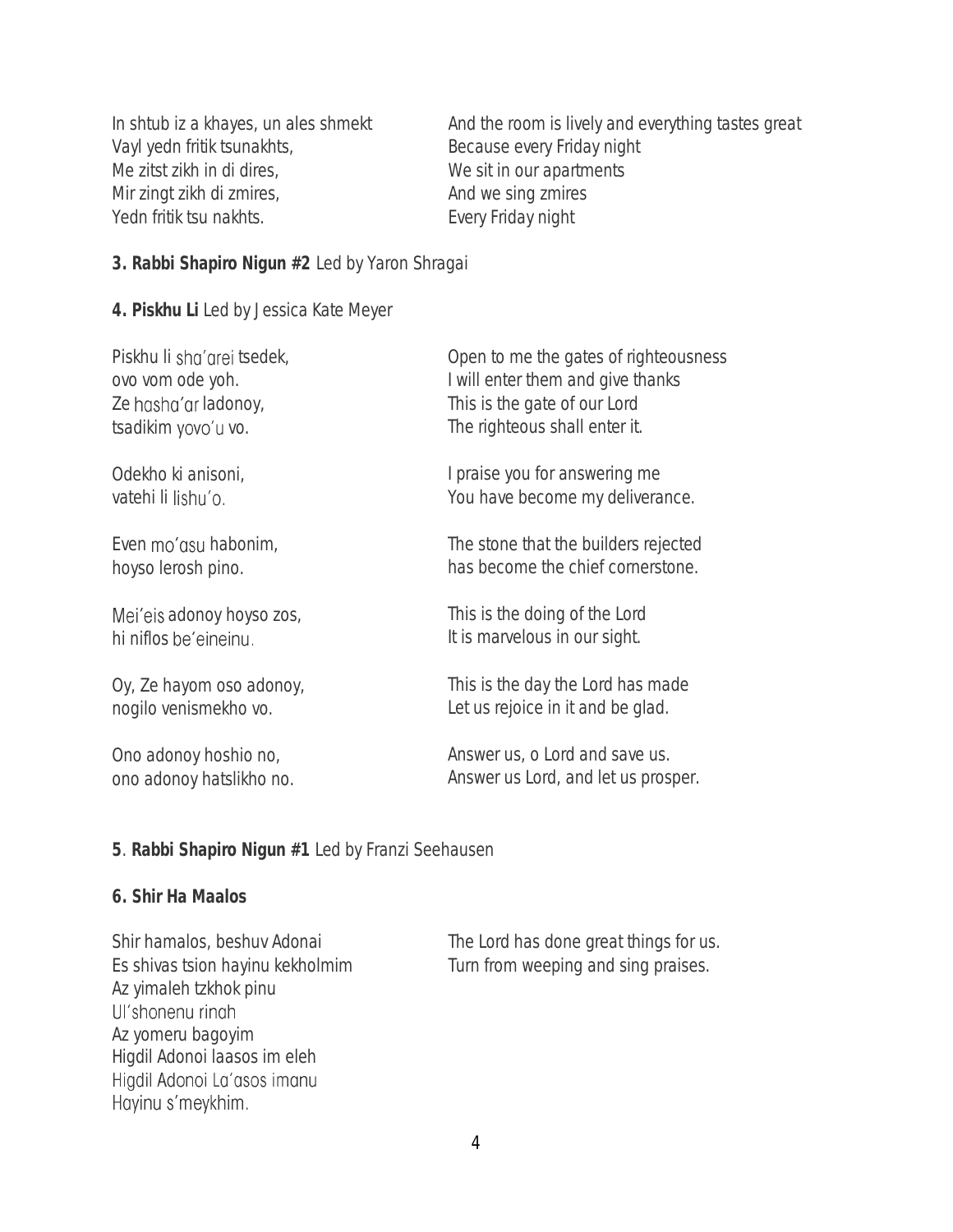Shuva A' et sheviteynu Ka'afikim banegev Hozorim bedimah Berinah iktzoru Holoch yilech uvacho Noseh meshech hazarah Bo, yavo berinah Noseh alumotav

### 7. Mordkhe Hollender's "Happy" Nign Led by Phyllis Werlin

8. Yoym Zey l'Yisroel Oyroh v'simkhoh, Shabos menukhoh Oyroh v'simkhoh, Shabos menukhoh Oyroh v'simkhoh, Shabos menukhoh

Yoym zey *It is a day for the Jews of light and joy, Light and joy, the Sabbath, a day of rest*

9. Hollender Friday Night Dance Tune

10. Keyl Adon

El adon al kol hama'asim. Baruch um'vorach befi kol neshama. Godlo ve'tuvo lefnei (maleh) olam, da'at u'tvuna sovevim hodo (oto).

Hamitgaeh al chayot hakodesh, venedar bechavod al hemerkavah. Zechut umishor lifnei kiso, chesed ve'rachamim lifnei kvodo.

Tovim meorot shebara eloheinu, Yetzaram beda'at, bevinah uvhaskel. Koach u'gvurah natan bahem, lihiyot moshlim bekerev tevel

Mele'eim ziv, umfikim noga. Naeh zivam bechol haolam. Semechim betzetam, vesasim bevoam, osim be'eimah retzon konam.

Pe'er ve'chabod notnim lishmo. Tsoholah verinah lezecher malchuto. *A gentle Lord of all that is Blessed and loved by each soul alive. Great and good You fill all space. Delight there is in knowing You.*

*How You transcend all holy life Which bears You high above any throne Zekhut and equity radiate from You Hesed and compassion the worlds reflect.*

*The stars and the planets You made to give light You formed them conscious, worthy and wise Knowledge and power You gave them to shine Like powerful assistants to serve You in space.*

*Much light and energy they radiate forth No place is untouched by their gentle rays So joyful their path is, so happy their course En route to fulfill their Creator's command.*

*Praising Your glory, they honor Your name Singing Your Majesty's anthem of joy.*